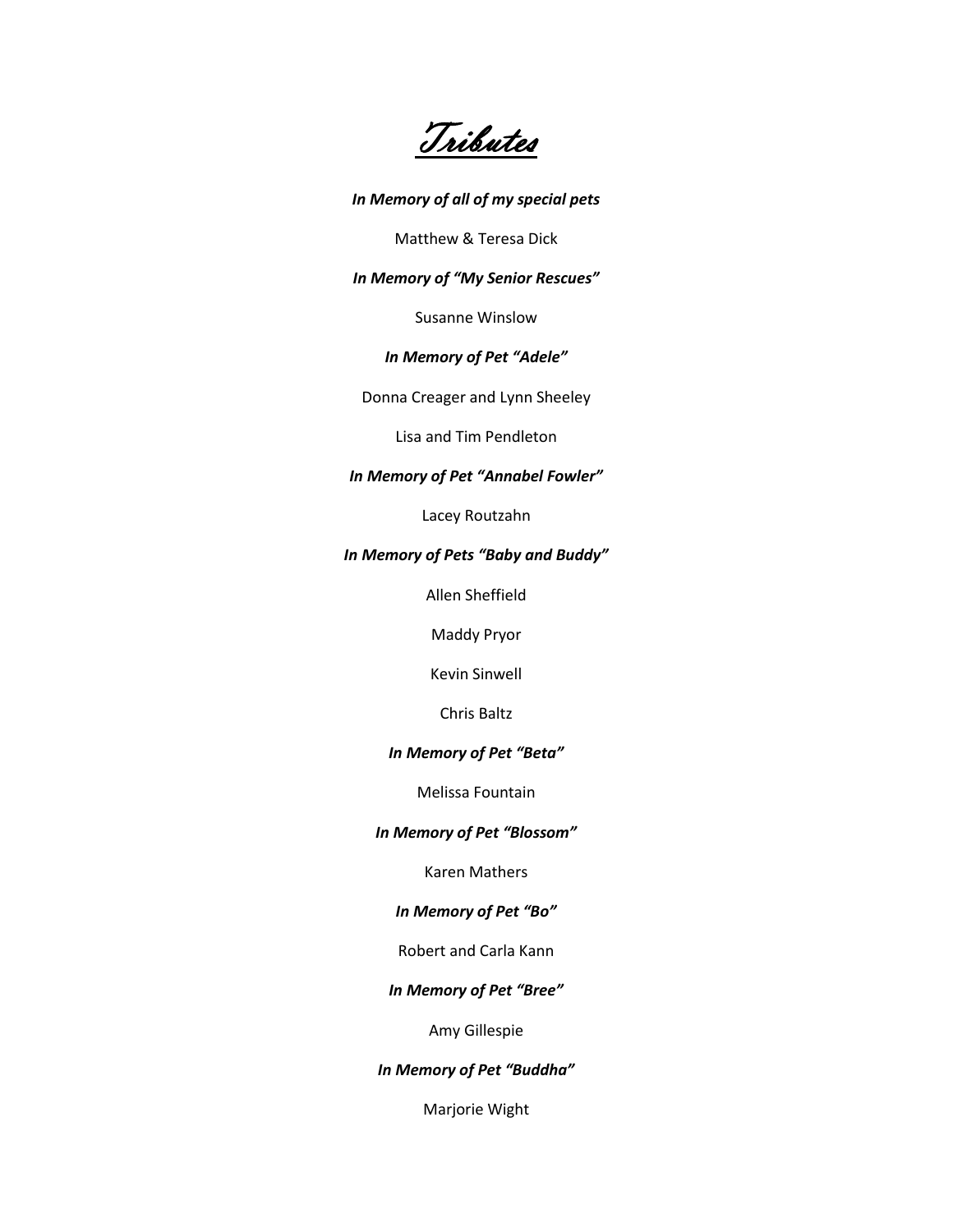*In Memory of Pet "Chessie"*

Karlen Keto

### *In Memory of Pet "Clementine"*

Jeniffer and Keith Ogden

### *In Memory of Pets "Dante and Sully"*

Rebecca Snyder

### *In Memory of Pets "Darby and Bernie"*

Ann-Dee Nichels

# *In Memory of Pet "Dizzy Dennison"*

Jeffrey Brownstein

### *In Memory of Pet "Dougall"*

Susan Andrews

#### *In Memory of Pet "Eddie"*

Jennifer Creter

### *In Memory of Pet "George"*

Ken and Sandra Lotz

### *In Memory of Pet "Gizzy"*

Natasha Forrester

### *In Memory of Pet "Iverson Raidt"*

Tracey Bowman

Linda Bowman Ebersole

Trish Doub

Beth Ferree

### *In Memory of Pet "Hero"*

Nick and Mary Schurz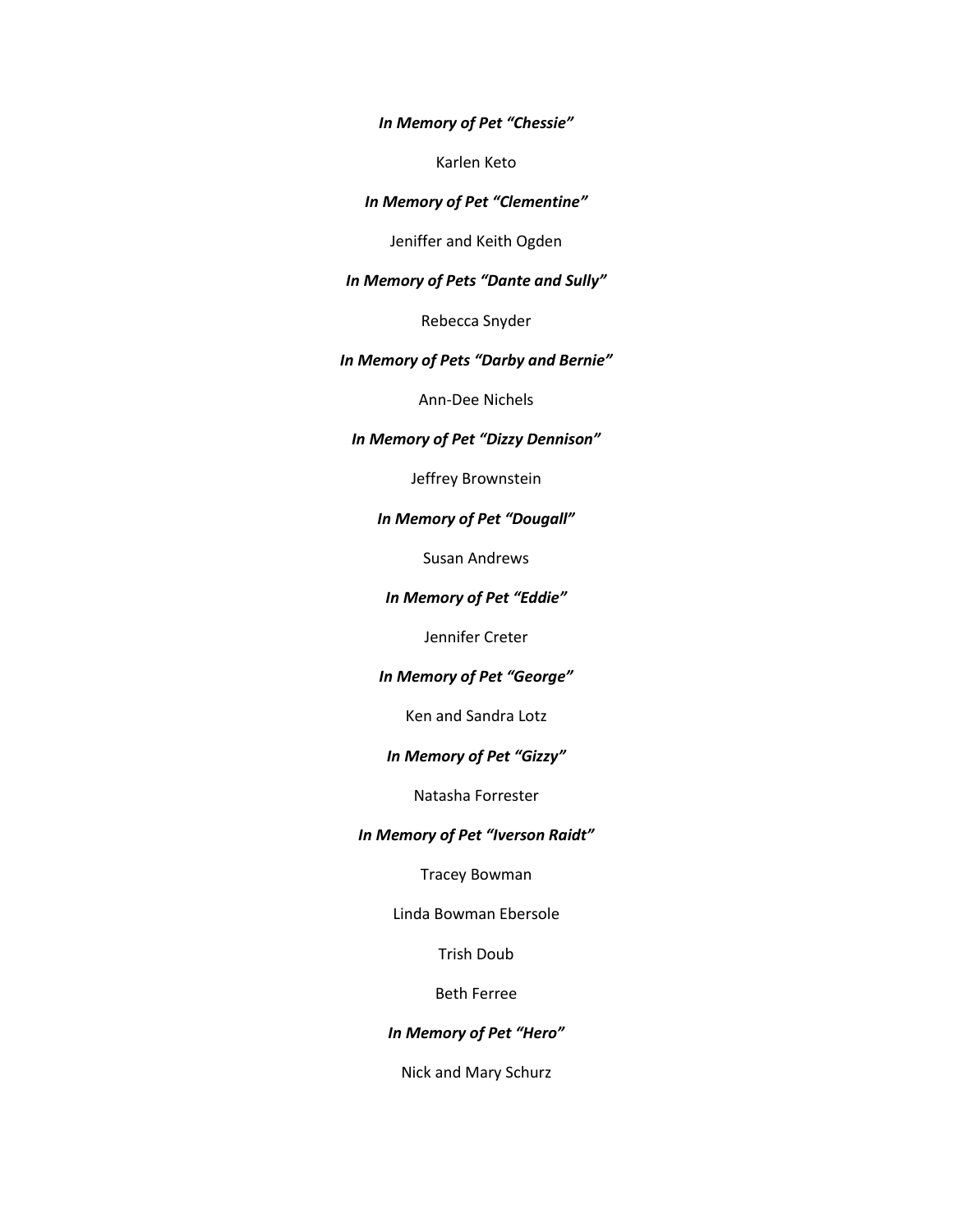*In Memory of Pet "Kit Kat"*

Madison Smith

#### *In Memory of Pet "Koda Mills"*

Carol and Mike Tesla

## *In Memory of Pet Leo*

Jeanne Stuart

## *In Memory of Pet "Libby"*

Lisa Hoffman

## *In Memory of Pet "Lily"*

Victoria Papa

#### *In Memory of Pet "Mandi"*

Wendy Addington

### *In Memory of Pet "Margaret Victoria"*

Danielle Waugerman

## *In Memory of Pet "Marmelade"*

Barbara Suffecool

#### *In Memory of Pet "Marvin"*

Megan Cranford

### *In Memory of Pet "Mazzy"*

Cheryl Knoerlein

### *In Memory of Pet "Mia 'Bella' Marrone"*

Julia & Ron Suffecool

## *In Memory of Pet "Mickey"*

David and Jody Hartung

*In Memory of Pets "Nixon and Cash"*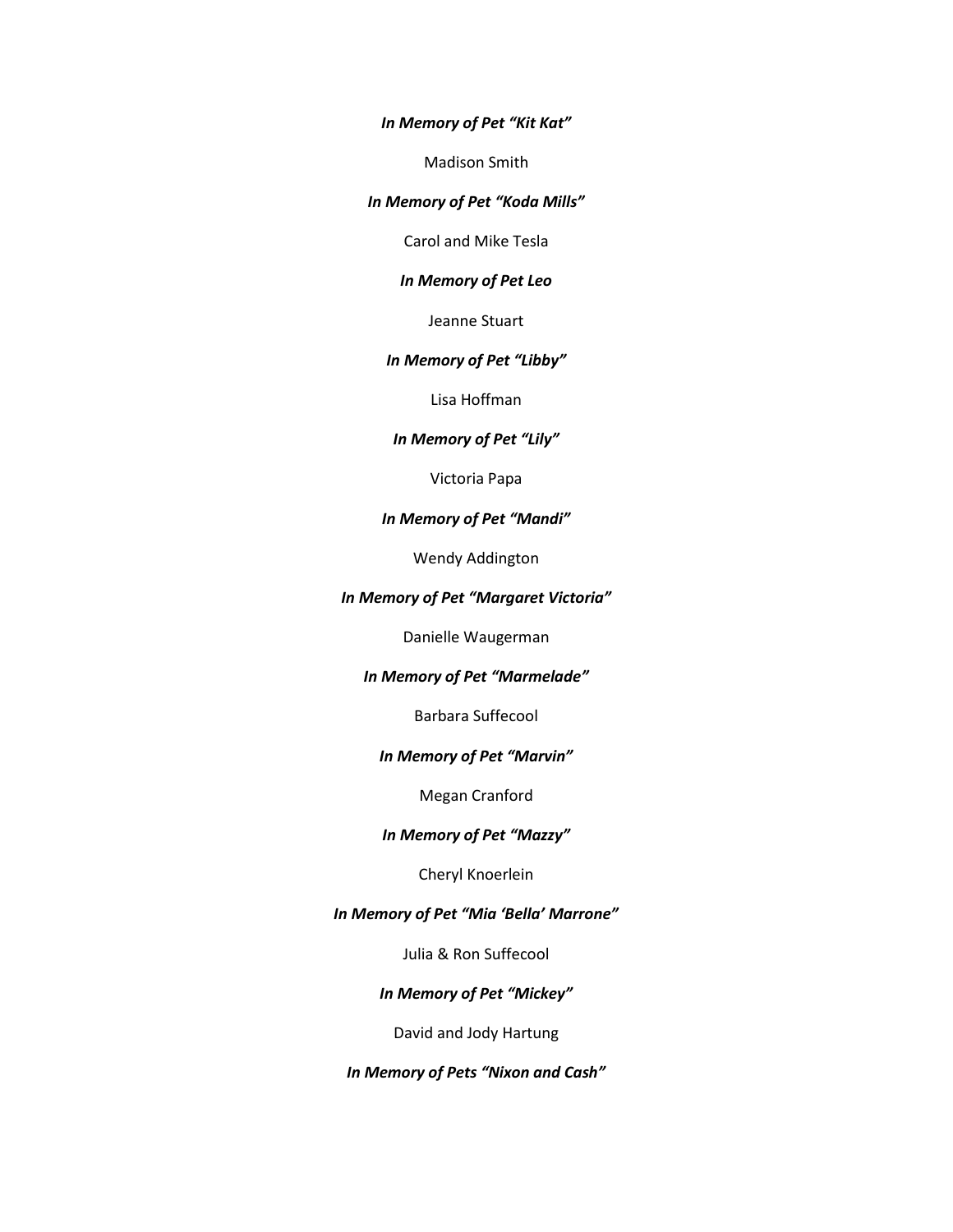#### Daniel Bundy

#### *In Memory of Pet "Noogie"*

Barbara Luhouse

### *In Memory of Pet "Ollie"*

Judy Seely

#### *In Memory of Pet "Punkie"*

Wanda Palmer

### *In Memory of Pet "Rhys"*

Kimberly Jones

### *In Memory of Pet "Sadie"*

Symone Sutton

### *In Memory of Pet "Sienna"*

Vanessa Bigler

### *In Memory of Pet "Spanky"*

Darlene Curbow

### *In Memory of Pet "Tango"*

Jen Bishop

## *In Memory of Pet "Thomas"*

Christina Chenoweth

# *In Memory of Pet "Toby"*

### Jim and Debbie Calhoun

### *In Memory of Randy Baker*

Norine Kuhn

### Jane Davis

Rebecca and Paul Corderman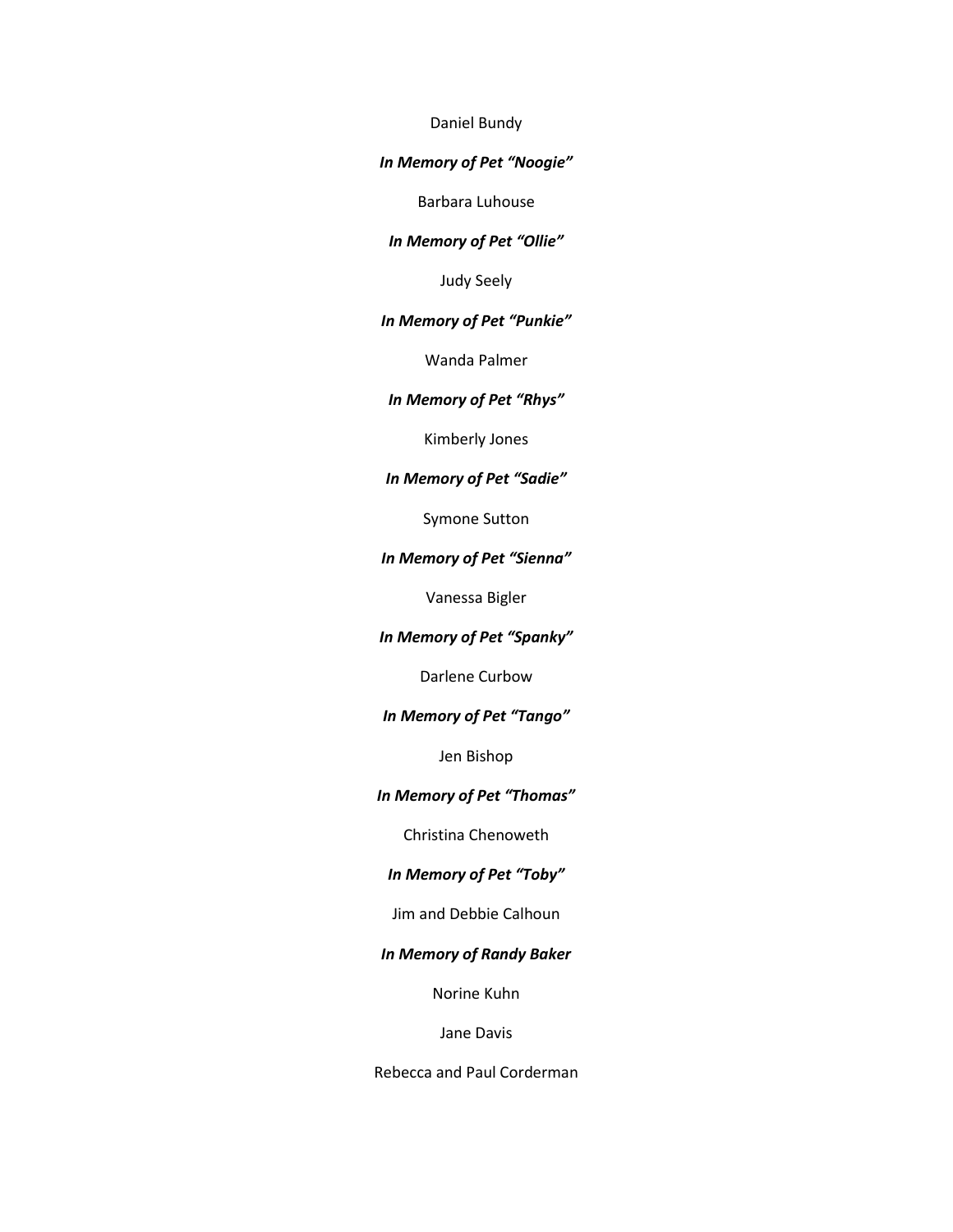Guy and Sharon Shrader

Brant Ridenour

### *In Memory of Kevin Barkdoll*

Mary Diane Brown

### *In Memory of Frank Brakenwagen*

Gaye McGovern Insurance Agency

## *In Memory of Wayne Lee Burger Sr.*

Beverly Lorshbaugh

#### *In memory of Mary Sue Burley*

Seth Peabody

Ruann George

Sandra Shifler

Hagerstown Smiles

Donna Weimer and Fountain Rock Retired Teacher Friends

#### *In Memory of Quincy Carrig*

Kathy Carrig

#### *In Memory of Ann Elizabeth Cummins*

Harry Moran

#### *In memory of Robert Dahlhamer*

Anita White

Stacey Elwood

### *In Memory of John Davis*

Mike Radaker

Gregory and Barbara Hoover

Tim Horn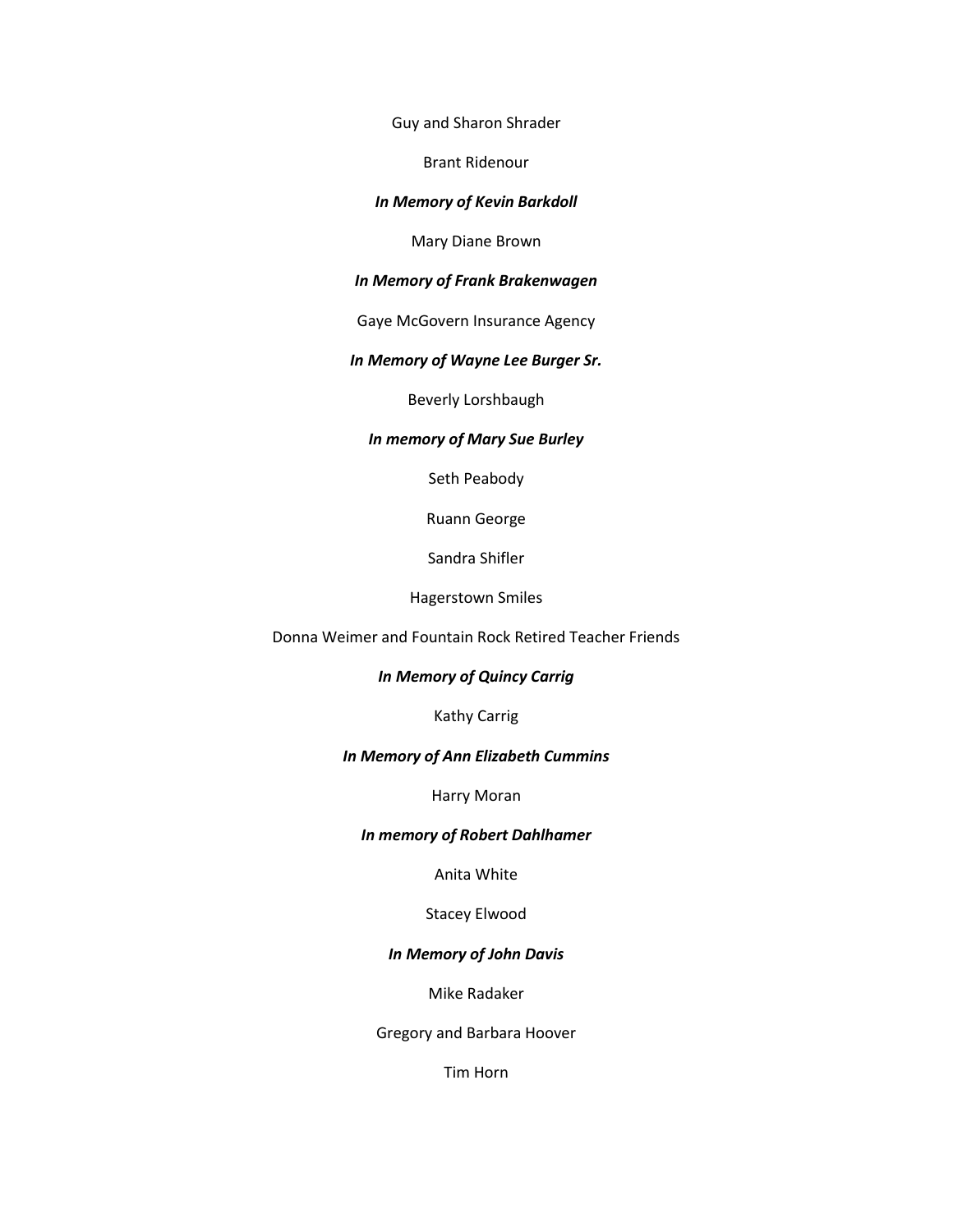#### *In Memory of Robert Demmitt*

William Sagle

### *In Memory of Arthur and Jack Ecibone*

William Sagle

### *In Memory of Charles Moylan Elliott*

Daniel and Marry Moylan

### *In Memory of John Fiore*

Ken Bocman

#### *In Memory of Masako Shimizu Foltz*

Charles R. Beckley

Virginia Landoll

Dave and Sue Dorsey

Advanced Technology

Merv and Bev Yeagle

Mr. and Mrs. Churchey

### *In Memory of Stephanie George*

Charles George

#### *In Memory of Ruth Goldbloom*

Jeffrey Levi

Sharon and Mark Gilder

### *In Memory of Doris Haines*

Beverly Abeles

### *In Memory of Bradley Jay Hauver*

Shannon Murphy

Goodwill Athletic Association Inc.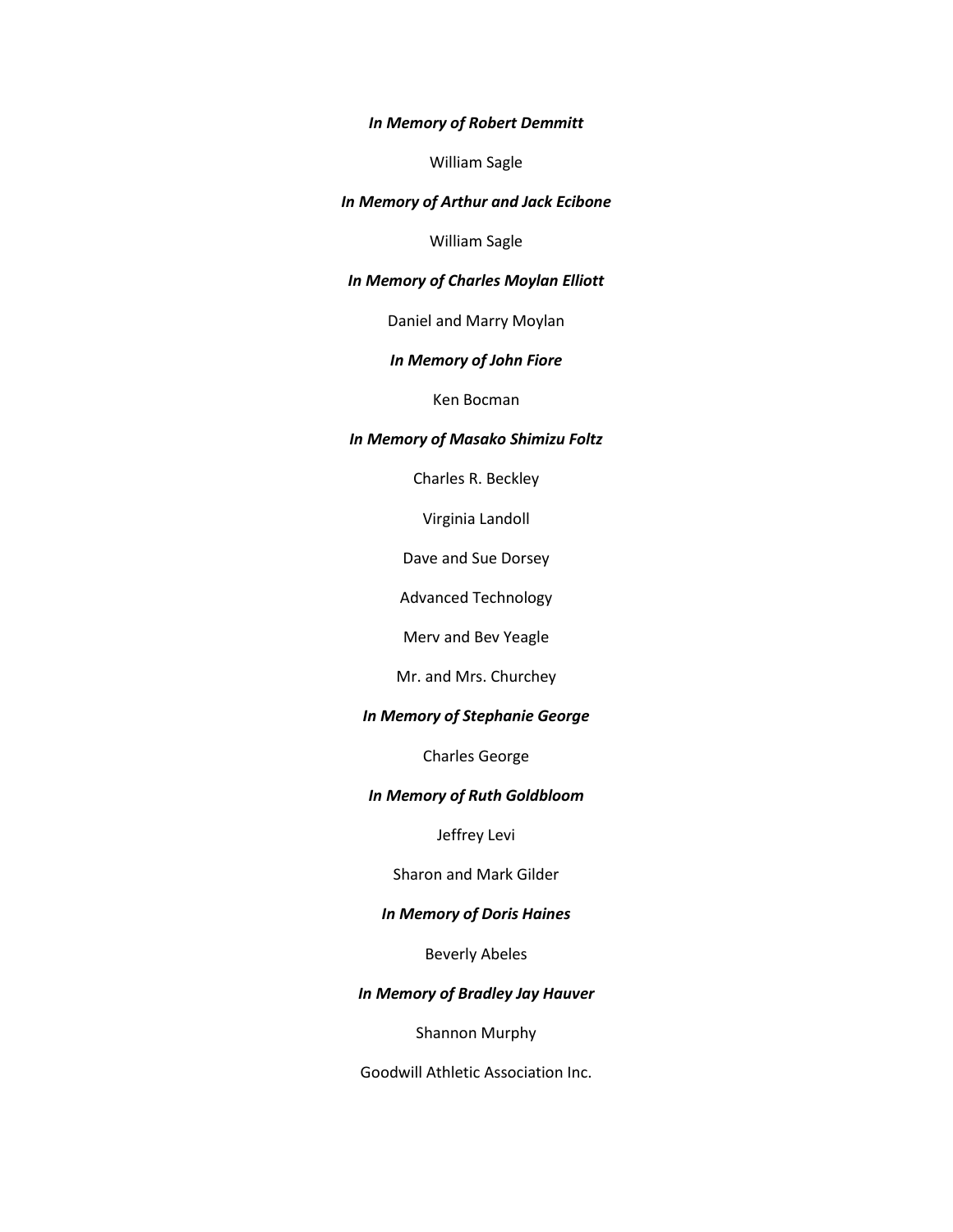### *In Memory of Donald E. Hays Sr.*

James and Diane Harshman

Nelda Baker

Cynthia McCune

Sondra Serino

#### *In Memory of Orville Hermas Helser III*

Thomas and Rachael Laneve

Linda and Greg Kissel

### *In Memory of Jacob Hendricks*

Daniel Binder

### *In Memory of Brian Dennis Hill*

Donna Wieland

MaryAnn Weber

#### *In Memory of Christopher Howard*

Christina Howard

### *In Memory of Timothy Joseph Humphries*

Stacie Wolfe

### Lisa Hoffman-Keener

### *In memory of Nancy Sue Hyme*

Jack, Rachel, Kristi, and the Marr Construction Team

### *In Memory of Robert Kline*

Glenda Baker

### *In Memory of Lloyd Andrew "Andy" Lighter*

Karen, Rachel, and Aaron Lighter

Sarah Cartwright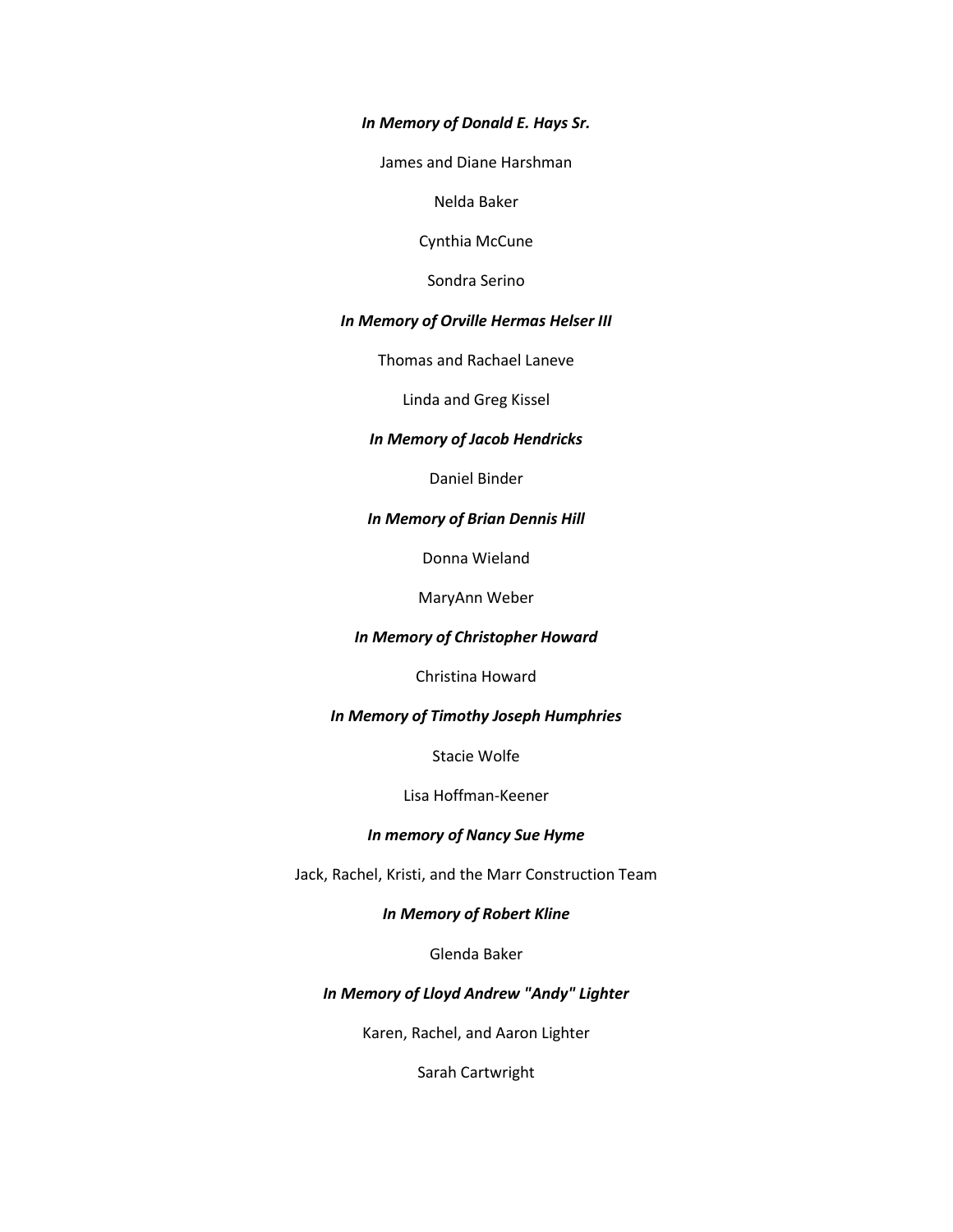*In Memory of Charles Matulis*

Brethren Mutual Insurance Company

#### *In Memory of Raymond F. McCabe*

George and Jo Ann Staup

### *In Memory of Lisa Marie McDonald*

Jim, Mary Jo and Judy Corbett

Jeanie Lyons

Gaye McGovern Insurance Agency

### *In Memory of Anthony McKinney*

After Hours Pediatrics

#### *In memory of Gerald "Jerry" Miller*

Judy and Randy Lafferty

Mary Myers

Karen, Mark, and Brenda McNamee

The Children of Percy L. Myers

Carolyn and Tom Matthews

Dave and Wanda Palmer

#### *In memory of Thomas Miller*

Allegany High School Class of 1961

Suzanne Topper

Patricia Milburn

Linda Moats

*In Memory of Nellie Nesmith*

Deborah and Rudy Cornelius

*In Memory of J. Michael Nye*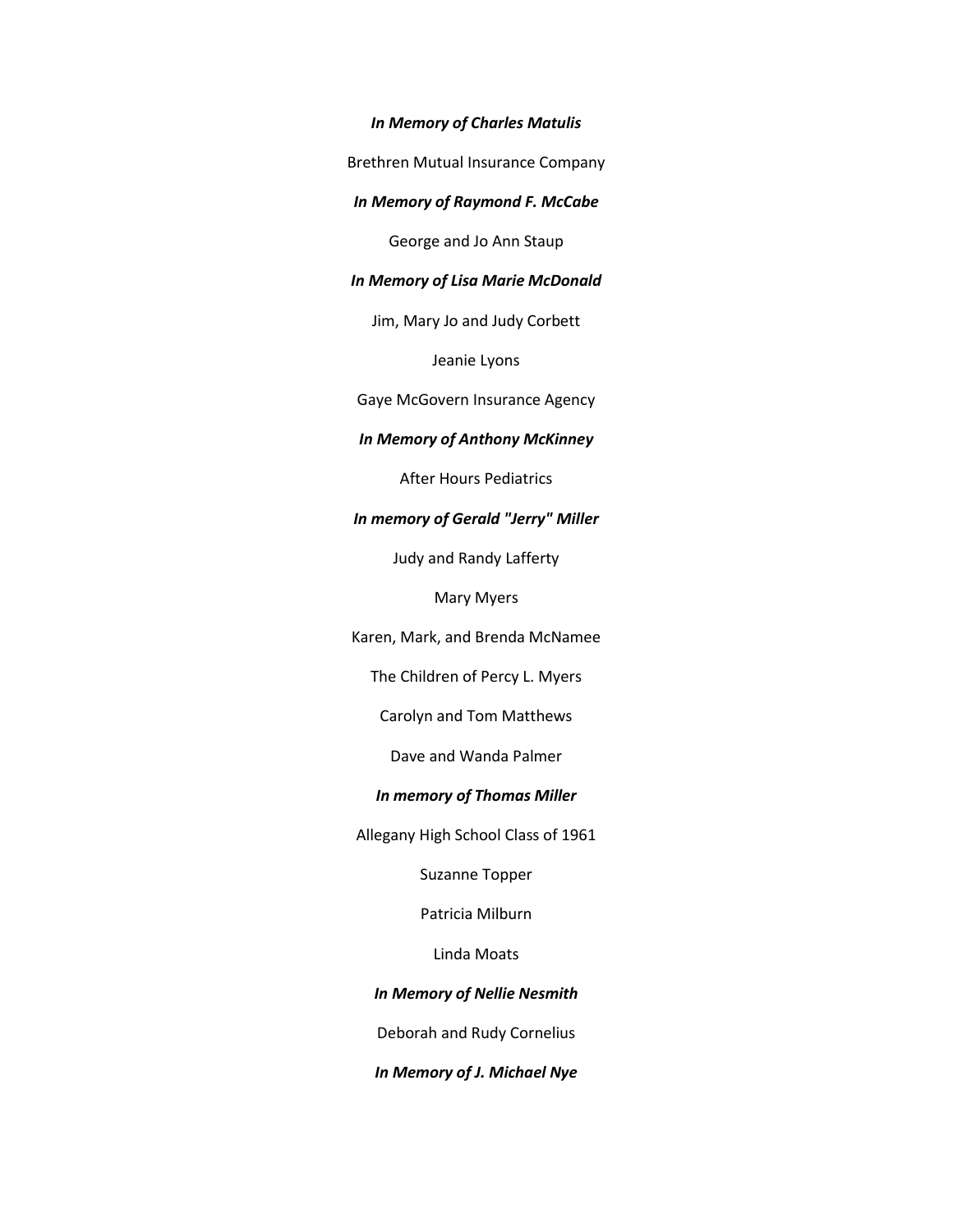West Manufacturing Co.

Edie Hubler

May and Andy Hoffman

Donald and Janice Stahl

Elsa Proverbio-Bradford

Peggy Hebb

#### *In Memory of Kenneth "Ken" Ray, Jr.*

Anthony Knott

Marjorie Wight

Anne and Anthony Capuano

Bob and Kim Rodgers

### *In Memory of Roy Rice*

Walter and Beverly Miller

### *In Memory of Gilbert E. Rude*

Hardy and Christina Hansen

### *In Memory of Janice and John W. Sagle*

William Sagle

## *In Memory of Patricia Saunders*

CW Brooks Tenant Assoc.

### *In Memory of Angela Shifler*

Joyce and Sten Hope

Darrell and Linda Minnick

Sheryl Moore-Rudden

Rayetta Schetrompf

### *In Memory of Patricia Shively*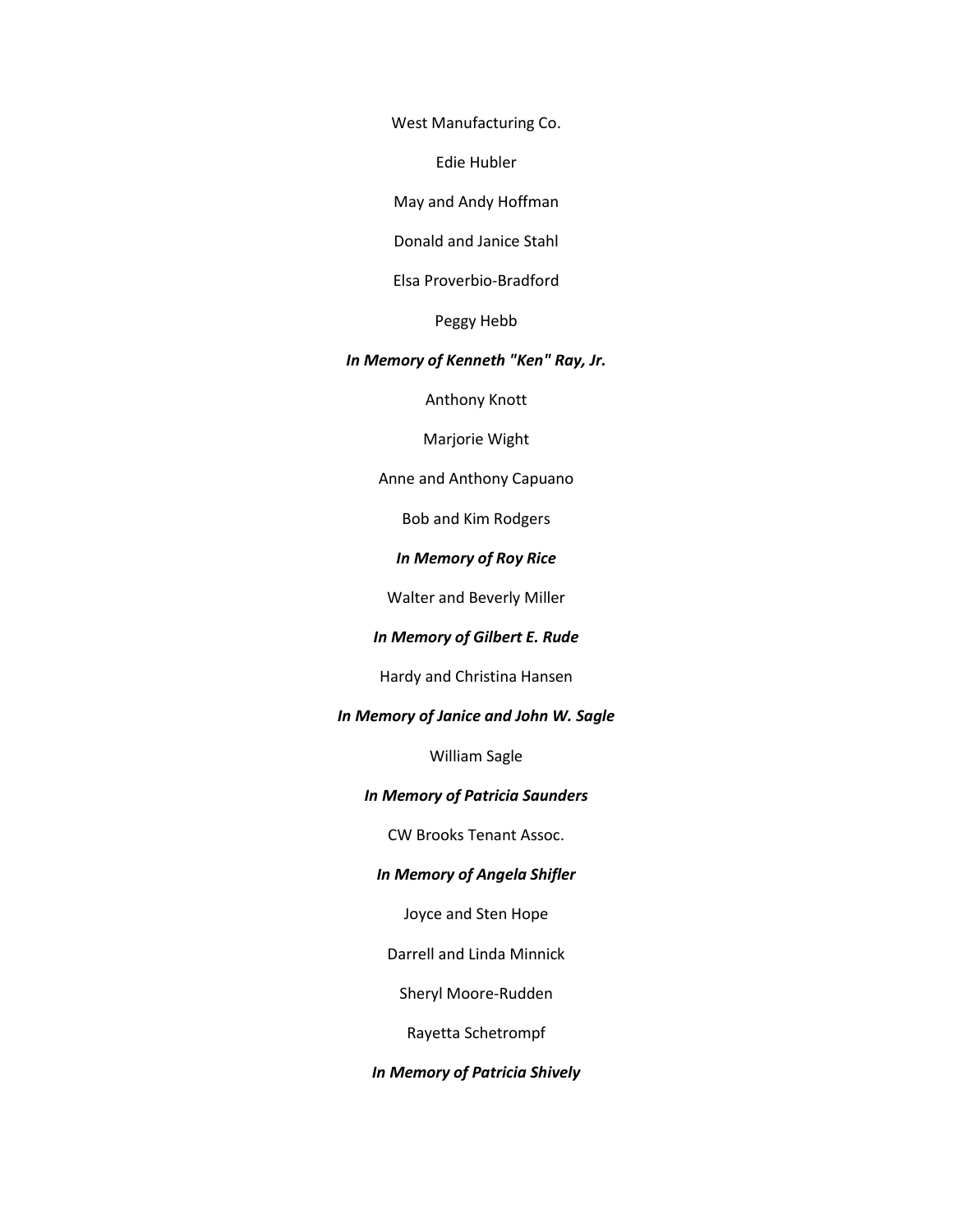#### Ronda Sisk

Horace Bailey Jr.

### *In memory of Gaye Ann Sigler*

Richard Garnes

### *In Memory of James Michael Simoules*

Heather McCullogh

## *In Memory of William Simmons*

Elizabeth Adams Eilers

### *In Memory of Wilbur Sprecher*

Melissa Sestak

### *In Memory of Paul Thomas Sumpter*

Andrew Wiebe

### *In Memory of Lionel Eldon Swope*

Dale Swope

Catherine Evans

### *In Memory of Pete Tarbrake*

Lionel and Juanita Vega

## *In Memory of Phyllis Turner*

Diana Turner

Davidson Auto Center LLC

Cynthia Long

Mary and Robert Rhodes

The Dietrich Family and Dietrich Auto Body Shop

David and Sue Kessler

William and Brenda Hose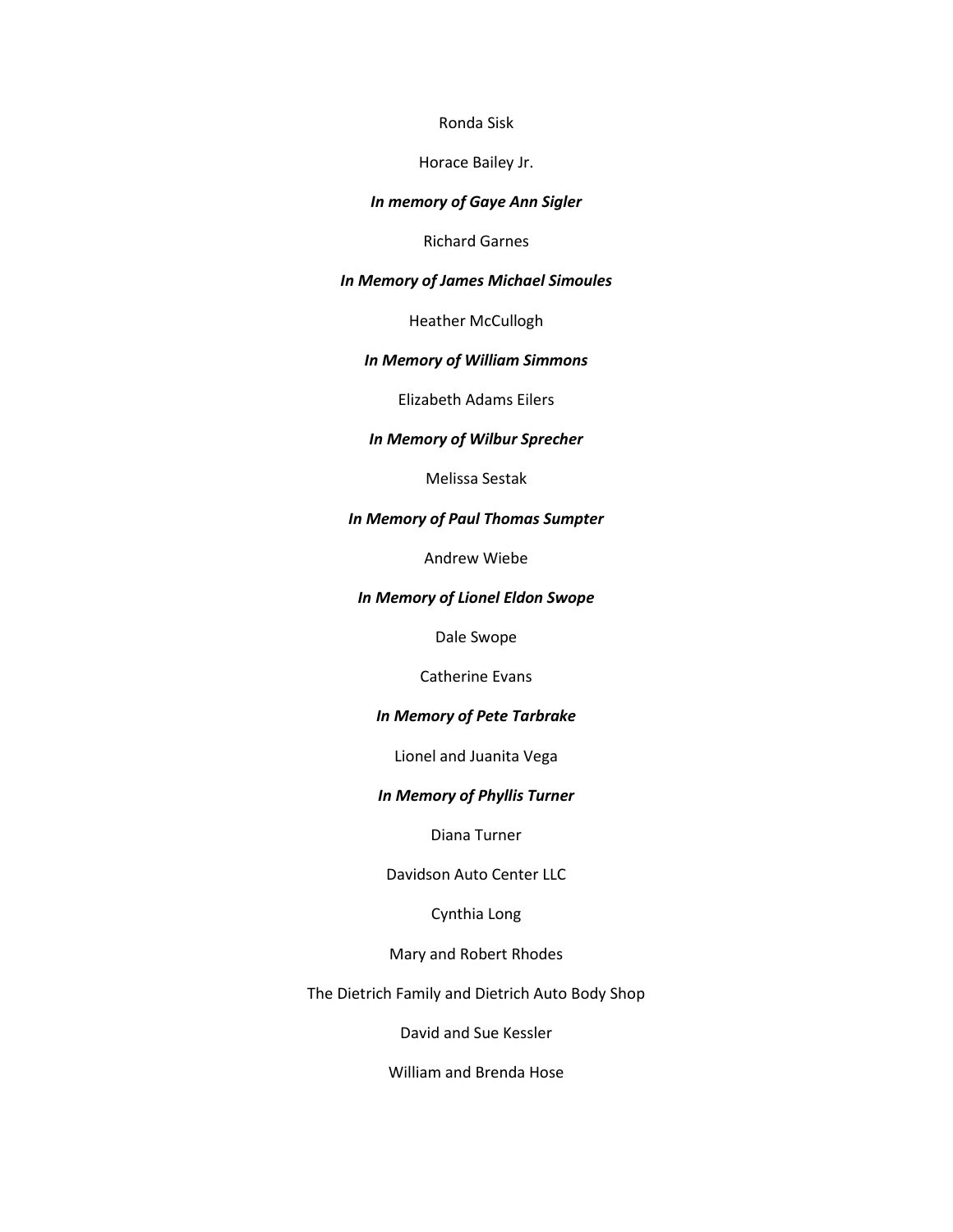#### Williamsport NAPA

#### *In Memory of John David Valentino*

Janet Korn

Norma Emery

### *In Memory of Phyllis Warren*

Susan Henderson

Richard and Helen Reynolds

Susan Dattilio

Bill and Debbie Hose

First Energy Telecom Group

Thomas and Dolores Gildea

William and Phyllis Harbaugh

The Fulton Family

Rebecca and Paul Corderman

Mrs. Priscilla Matheny

Patricia and David Muldoon

Julie and Allen Beard

Angela Pickwick

### *In Memory of James Watson, Jr.*

Sandy Bowling, Ted, Fred, Ed, and Andrea

### *In Memory of Betty White*

Anonymous

Karla Robeson

Leigh Hunter

Kimberly Harp Kendall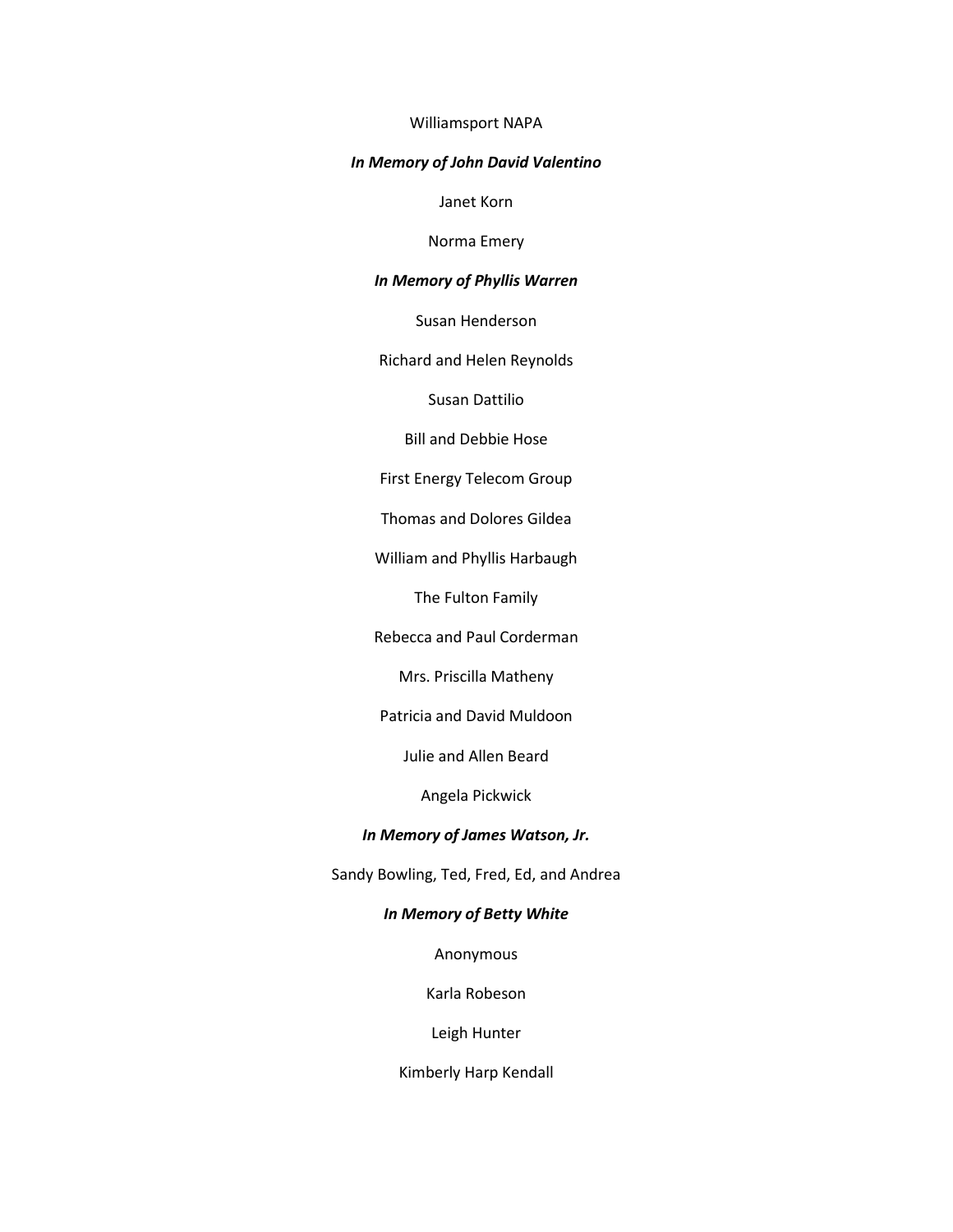Jennifer McClafferty

Kelly Johnston

Bridgitt Morrissey-Rhodes

Cathy Fauble

Penny Ledane

Beverly Abeles

Diane Payne

Tessa and Oreo

Penelope Marks

Linda Torregrosa

Kristen DiCicco

Kathy Witman

Shannon Cianelli

Jeannine Yesko

Amy Scriever

Angie Nichols Riford

Maxine Fleming

Teresa Downs

Linda Wamsley

Victoria Papa

Mary Jordan

Jennifer Jensen

Alisha DuQuin

Brittany Bumbaugh

Kim Ruefle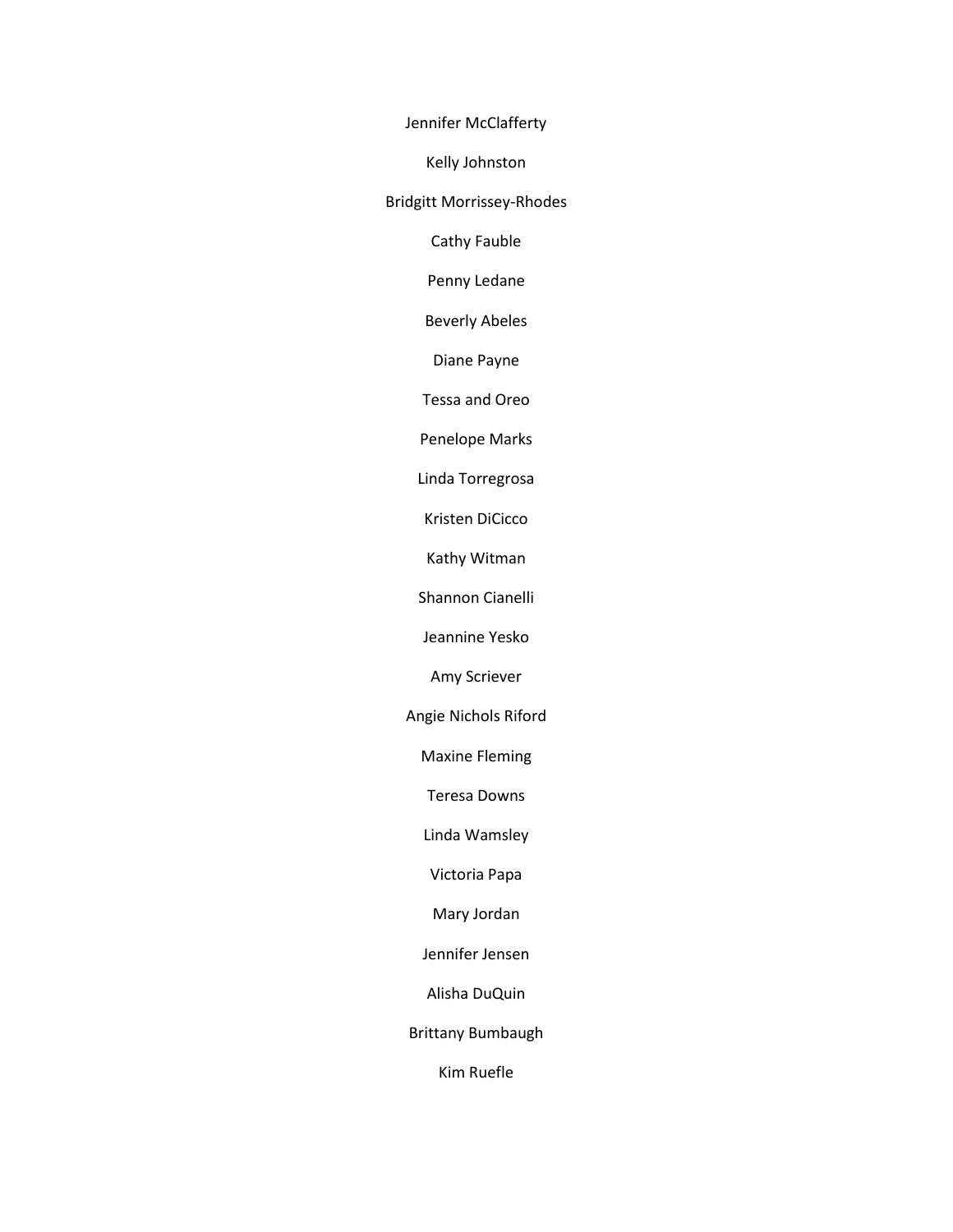Richard and Pam Berry

Cathi Pyle

Kristin Dale

Natasha Forrester

Kathy Swope

Topaz Elliott

Amy Cutshall

Kathleen Aguilar

Florence Brown

Dena Michelle Smith

Carrie Welch

Joleen Hart

Rose Shives

Mandy Pittenger

Connie Fulk

Cindy Spessert

Christine Hessong

Robin Deibert-Schmoll

Tammy Schneider and Sparkle

Jenna Little

Julie DiSimone

Erin Markovich

Nicole Roemer

Katie Branch

Lisa Beatty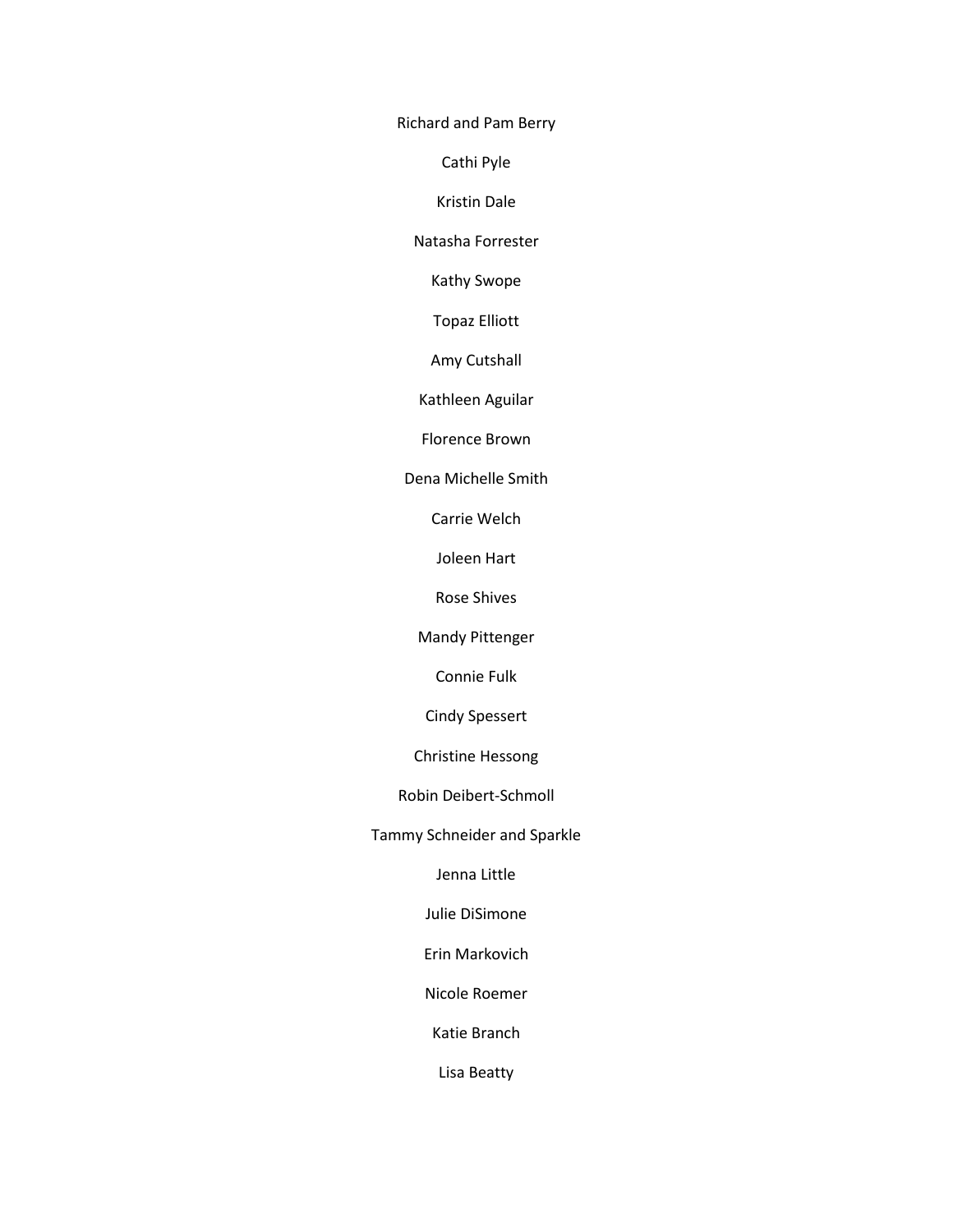Ashley Haugh

Krista Shoemaker

Mary Jo Reed

Aspen Renish

Cowdrick Family

Brenda Wolfensberger

Meagan Wagaman

Candice Craig

Kristi and Mike Shank

Michael and Robin Hollinger

Courtney Plume

Kelly Moser

David Riesenberg

Chris Shockey

Nikki Koontz

Debra Duke

Mary Jo Perkins

Roxanne Johnson

Shawn Bloyer

Elaine Chaney

Christy Moser

Steve Kendall

Helen Coleman

Pat Hively

Emily Clark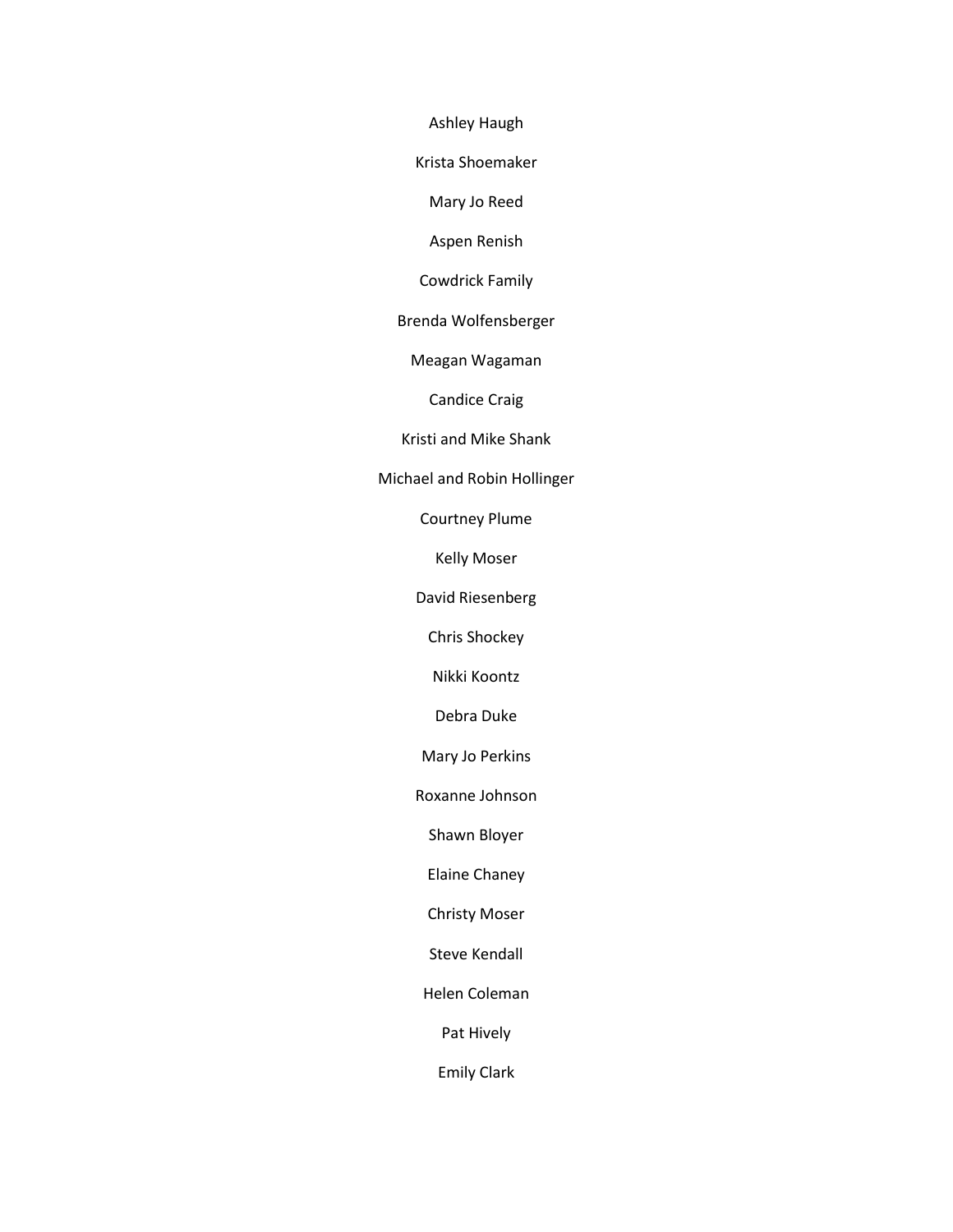Stephanie Boschen

Donna Wilson

Jenny Morris

Leslie Harnish Beck

Sally and John Widmeyer

Elizabeth Crayne

Sarah Chlebowski

Tara, Phillip, Peyton & Landon Myers

Megan Smetzer

Kenneth and Susan Johnson

The Matthews Family

Tony and Tracee Trovinger

Amber Dionne

Joshua Wiles

Denise Harman

Angie Schectman

Carolyn Muller

Stephanie Farley

Olivia Petefish

Joanna Dionne

Cheryl Smith

Anita Estrada

Christine Harris

Sara Beltran

Rae Ricker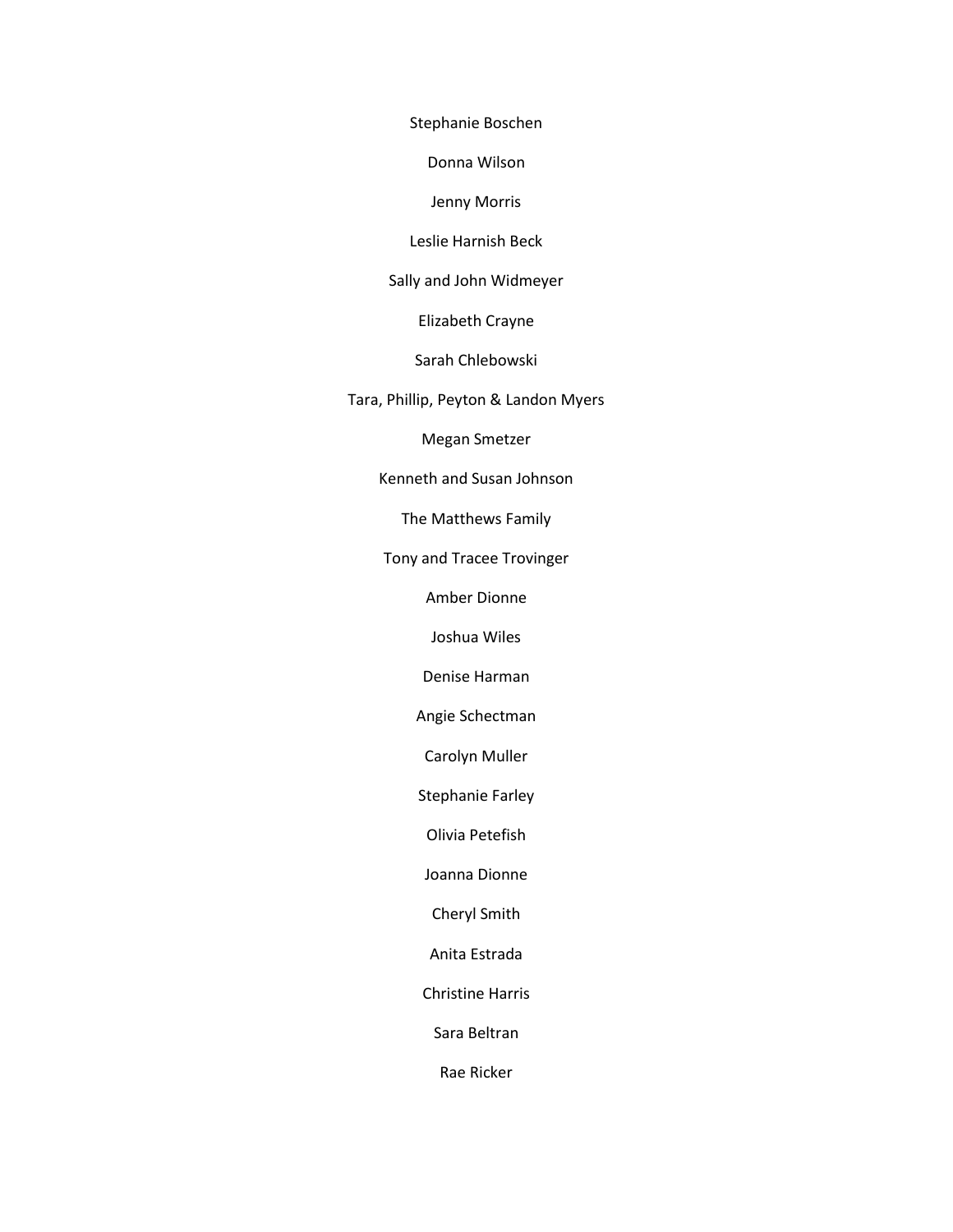Carol Rauer

Elizabeth Lesperance

Kellie Hauck

Paul Melville

Dusti Bagley

Connie French Waugh

Jo Ann Flemming

DeBora Bean

Carol Schlotterbeck

Chris Trumpower

Charles and Lucinda Sensenbaugh

Jessica Rauth

Dawn McClure

Meghan Waters

Tina Fleetwood

Lisa Chaney

Mary Ellen and Mike South

Erin Barndollar

Alaina McCurdy

Chase Duckwall

Ashley Rice

Mark Wadel

Jan Davenport

Michelle Piper

Daniel and Donna Rishell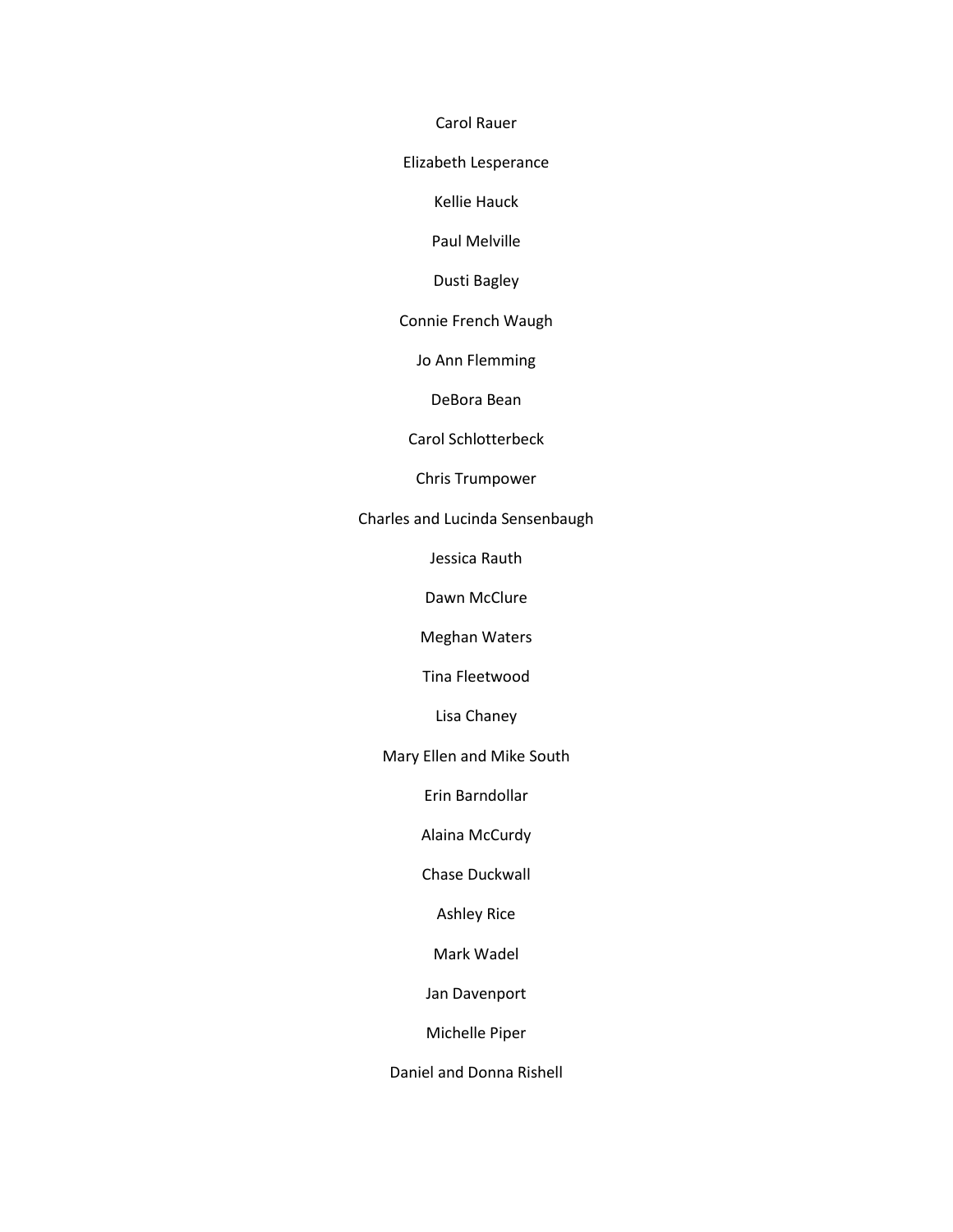Jennifer Seibert

Jenna Burkett

Williamsport Old Banking House

Virginia Tischer

Vicki Willman

Kim Lafollette

Jim and Debbie Calhoun

Tammy Hull Haley

Elizabeth Slick

Letha Grimes

Jessica Henderson

Jenny Duggan

Edward Sullivan

Melanie Gekas

Tim O'Rourke

Sandra Suarez

Jennifer Wilson

Allison Martin

Sheila Gray

Jennifer Pierce

Janet Korn

Wendy Roberts

Jane Collins

Hannah Miller

Vicki Whitbeck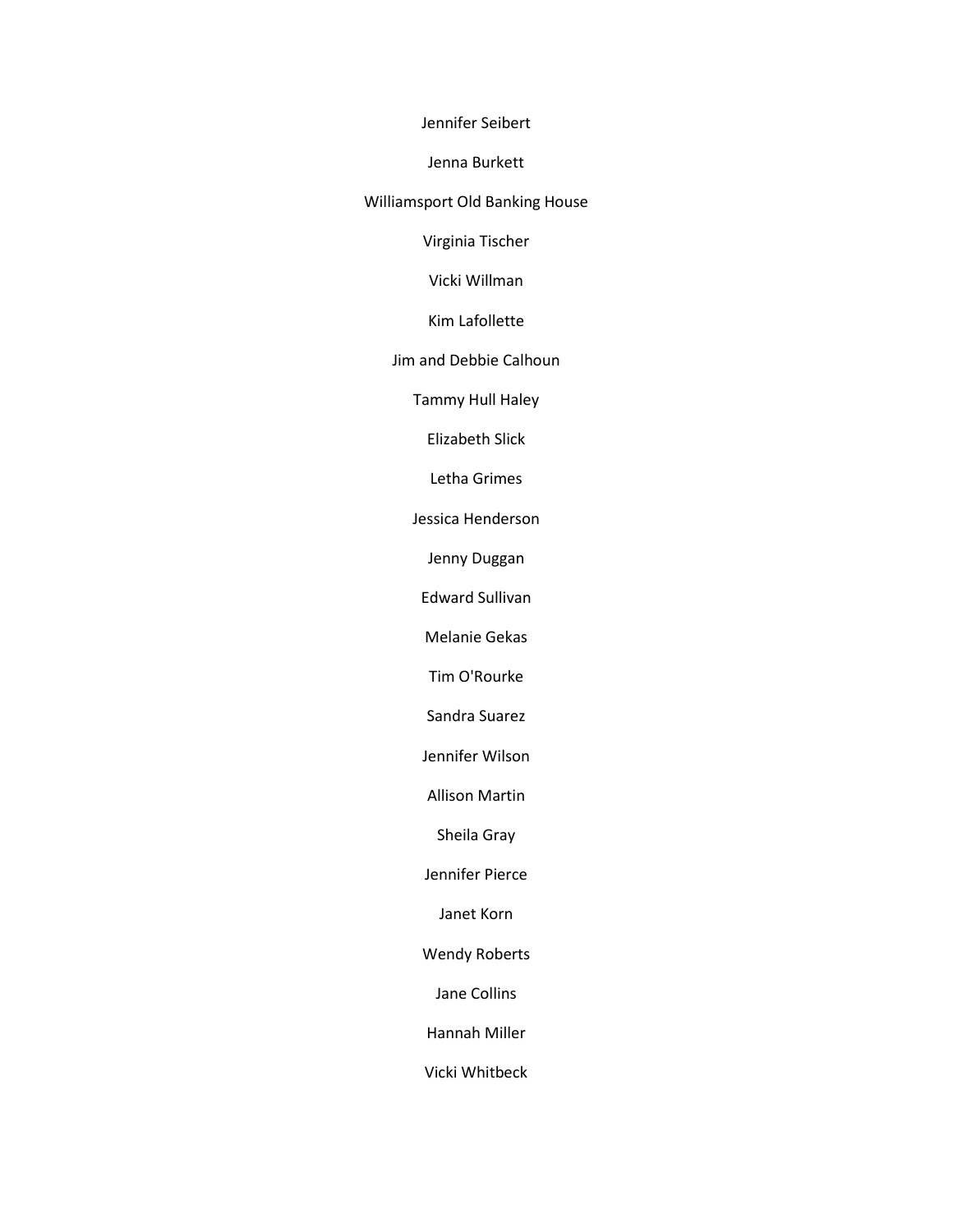Pam Hall

Jennifer Warrick

Ronald Hammond

Mary Kate Ross

Christine Butler

Michelle Shrader

Kathy Anderson

Sarah McCune

Terri Shoemaker-Kreit

Brandy Hoffman

Kathryn Gladhill

Shana Ruff

Stephanie Platero

Jennifer Creter

Christina Smith

Tina Webster

Judy Topper

Brenda Weller

Devonne Hahn

Mark Jordan

Karen and David Moriarty

Sarah Schickel

Debra Dellinger

Barbara Luhouse

Noelle Wertz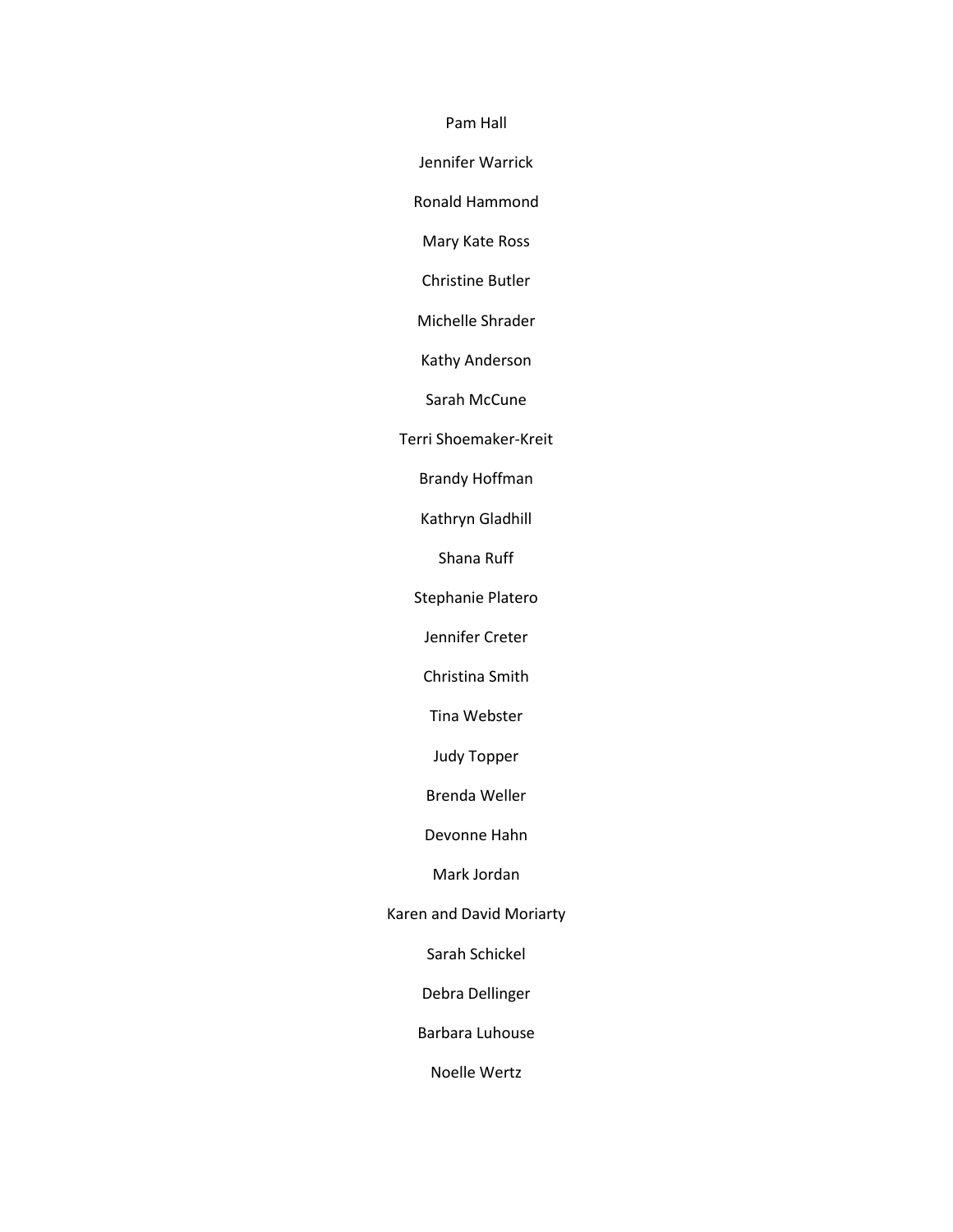Cheryl Stotler

Doug Connelly

### Mary Haley

Stephanie Hepperle

Brooke Bready

Julie Bentley

Jean Flanagan

Susan Geary

## Christina and Robbie House

Jenn King

Leah McDorman, Buster and Diego

Kimberly Whaley

Carol Eckart

Amy Godwin

Helen McGarry

Vicky Campanelli

Jen Bishop

Emily Moats

Shannon McKinley

Cynthia Raines

Ashleigh Odom

Kerri Black

Stacey Wingfield

Julie Holsinger

Maureen Jones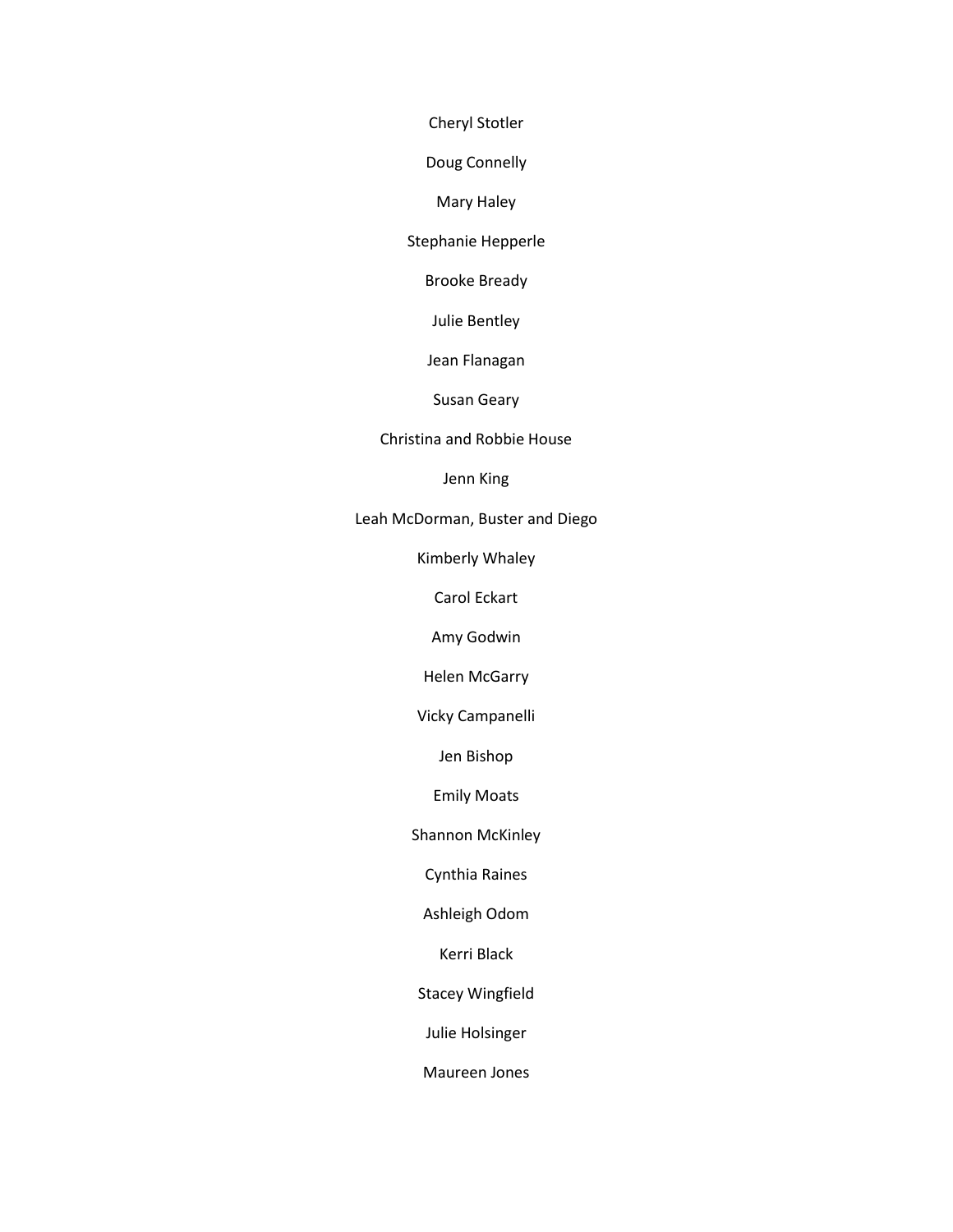Mary Eno

Lindsay O'Connor

Andrew King

Jennifer Chapman

Elizabeth Paul

Kim Vonhentschel

Kamarya Chojnacki

Nicole Leigh

Colleen Moore

Meagan Verdeyen

Maria Bresette

Heather Mensch

Renee Hill

Kathy Jewell

Heather Kill

Diane Brittingham

Cindy Brezler

Pamela Ainsworth

Jennifer Foltz

Amber Pearl

Christopher and Kristina Smith

Anne Heefner

Kris Jones

Barbara Myers

Edward Zimmerman and Family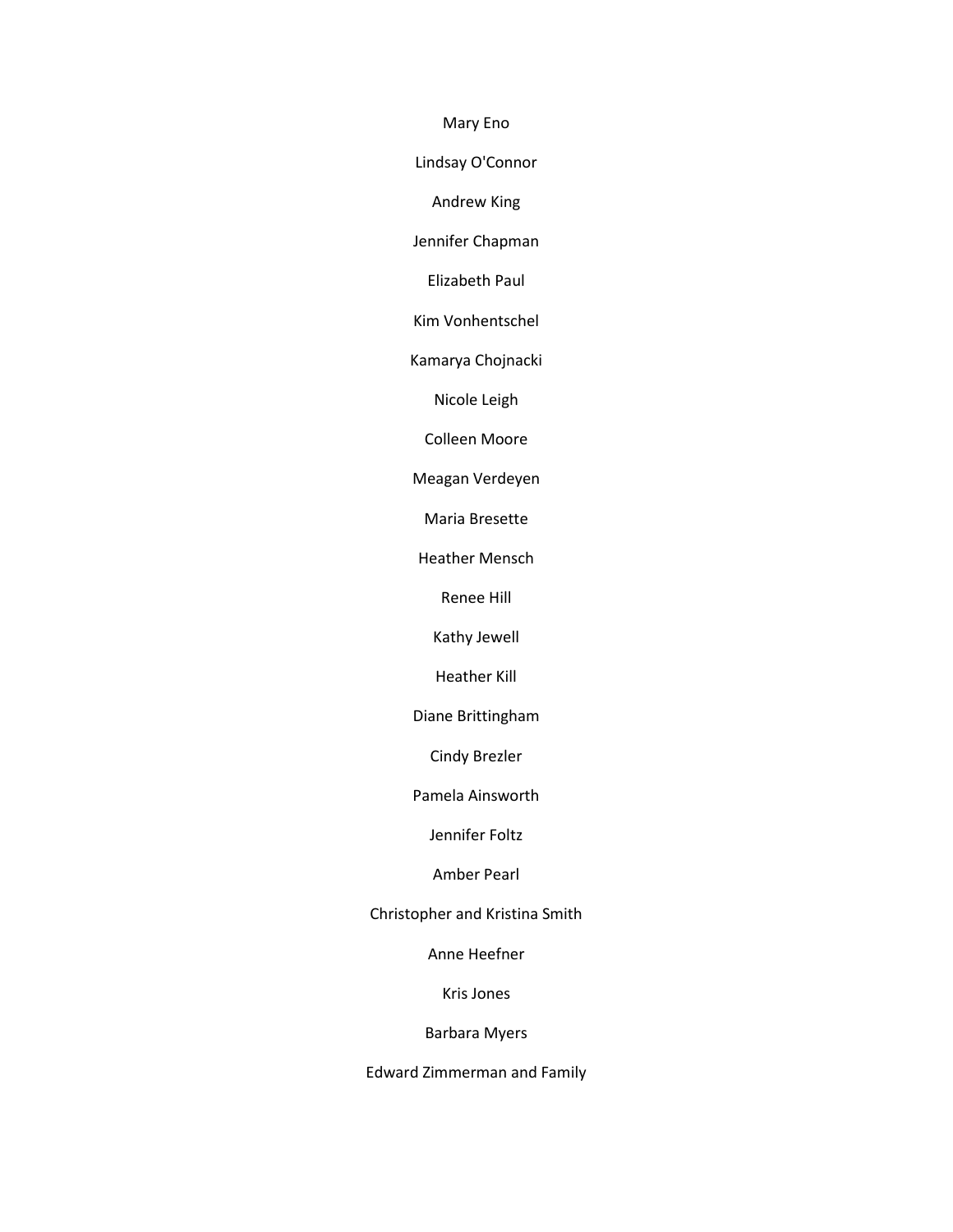Calli Haugh

Kim Janifer

Kaz Koekkoek

Carolyn Duvall

Tina Barrow

Deb Simerlink

Tawn and Cyndy Gregory

Guy Haines

Erin Garnand

Jami Huffman

Kim Farlee

Ashley Bader

Jennie Merrill

Audrey Scanlan-Teller

Emily Potts

Ashley McMullen

Cindy Moser

Lynden and Carol Moser

Jeanne Carter

Flo Vincent

Jean Koerting

Stacy Baker

Kathy Thornhill

Loretta Thornhill

Walter and Pamela Gossard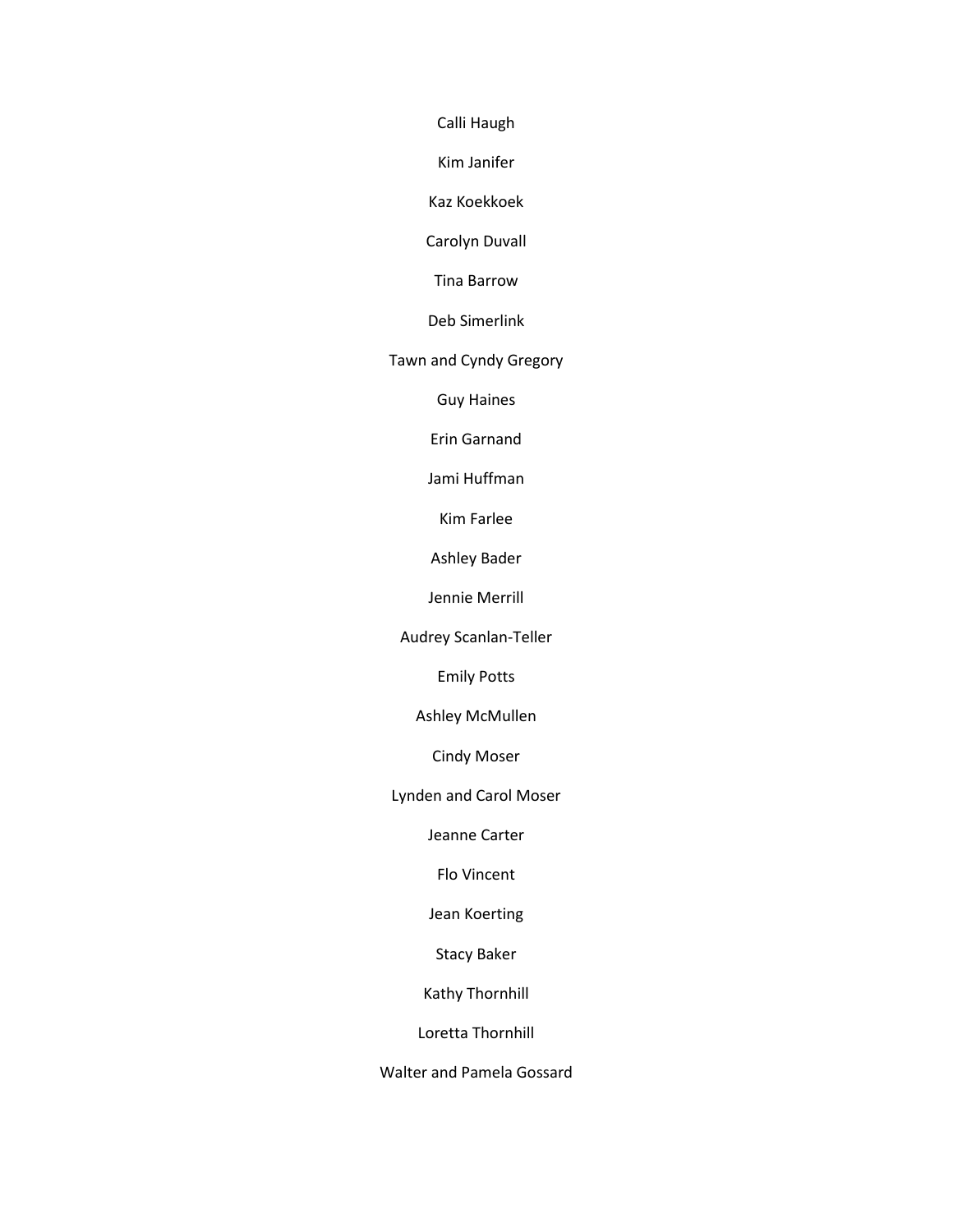Jennie Jordan

Patricia Culpepper

Donna Stockslager

Kimberly Grossnickle

Martin and Kathy Fisher

Sweet Notes Bakery

Mrs. Jeannette Rinehart

Michael Lazich

ACT Black Box Studio

### *In Memory of Larry Younker*

Pat Younker

# *In Honor of my sweet pup's 17th birthday*

Vicki Kautz

*In Honor of Pets "Benji and Cano"*

Charles Owens

*In Honor of Pets "Bruce and Reggie"*

Lisa Mcdonald

## *In Honor of Pets "Brynlee and Harley"*

Jennifer Seymour

### *In Honor of Pets "Dusty, Stunky, and Teesat"*

Lena Pleasant

### *In Honor of Pet "Harley"*

Goodwill Athletic Association Inc.

*In Honor of Pet "Hayden"*

Melissa Hutton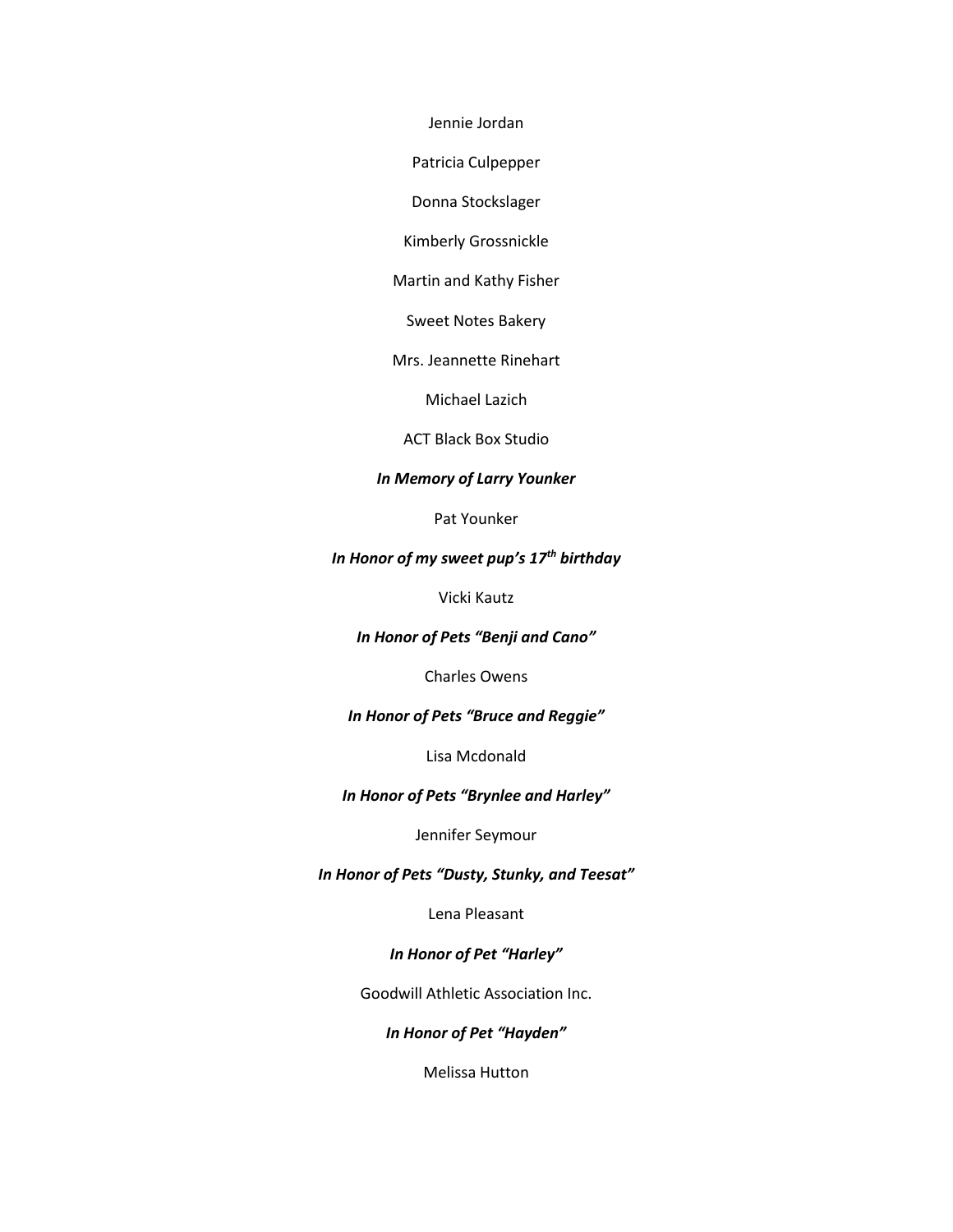*In Honor of Pets "Jack and Bella"*

Dan & Sally Wilson

*In Honor of Pet "Max"*

Peggy Humphries

### *In Honor of Pets "Paisley and Sashie"*

Diane Riley

## *In Honor of Pet "Pedro"*

Shannon Cianelli

## *In Honor of Pet "Snoop"*

#### Chris Anne A Beardslee

#### *In Honor of Pet "Sophie"*

Teresa Hutchens

### *In Honor of Pet "Stormy"*

Patrick Howley

### *In Honor of Pets "Toby and Gracie Lynn"*

Robert Brown

#### *In Honor of Pet "Tucker"*

Robert Vinson

### *In Honor of my Father, GAC*

Elizabeth Crayne

## *In Honor of Cheryl Hershey*

Wiley Rutledge

### *In Honor of Kaleb Long*

Becky Jackson

### *In Honor of Juanita Maloney*